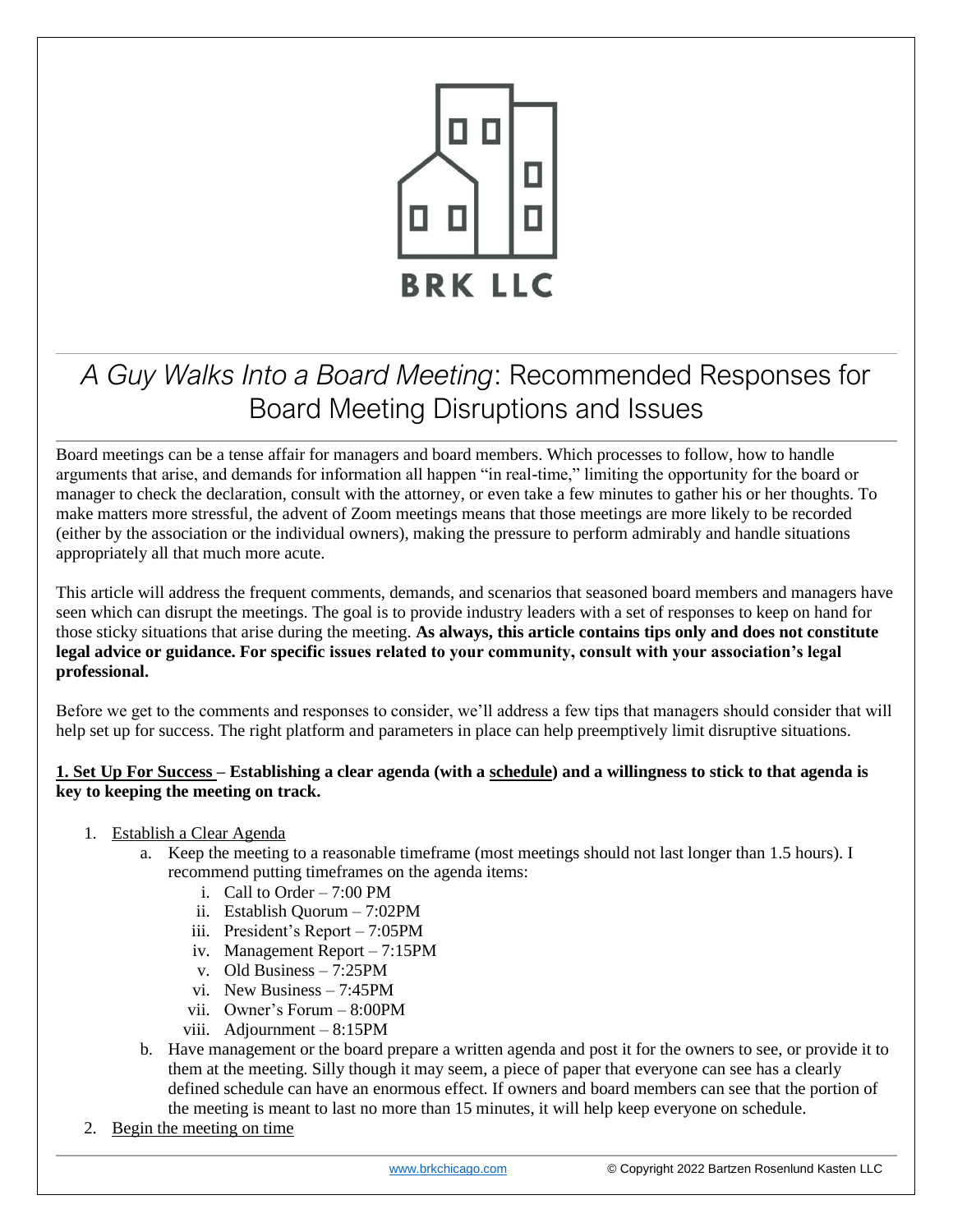- a. Showing the attendees and the board members that the schedule is to be respected will set the tone for the meeting. **Do not wait for those who are late.** If a quorum of the board is present, proceed with the meeting.
- 3. Clearly Schedule the Owners' Open Forum in the Agenda
	- a. Note, only the Common Interest Community Association Act ("CICAA") requires that there be an open forum during a board meeting. The Condominium Property Act ("ILCPA") does not require an open forum. Still, most boards opt to have an open forum, regardless of the legal requirements.
	- b. DO NOT allow owner comments unless the meeting has moved to the Owners' Forum portion.
	- c. Hold the Owners Forum during the beginning or at the end of the board meeting.
	- d. Stick to the schedule if the Owners Forum is supposed to last 10 minutes, keep it to 10 minutes.
	- e. Set ground rules for each owner's participation. For example, allow each owner no more than 2 minutes for comments to prevent one individual from "hoarding" the entire time.
- 4. Parliamentary Procedure Do we use Robert's Rules of Order?
	- a. It may seem excessive to use such a rigid parliamentary procedure in board meetings (particularly for smaller associations). But the structure that such rules afford can keep meetings from derailing.

## KEY POINTS:

- Show the association that the board intends to maintain a schedule and adhere to protocol. The more "loose" the format of meetings, the more opportunities for owners and board members to take advantage.
- Board members should not engage with owners more than necessary. If the board sets the "tone" for a conversation between owners and board members, do not blame the owners when they fall into the habit and start interrupting the board with questions and comments.

## **2. Remote Meeting Attendance – Zoom, Microsoft Teams, Google, etc., have empowered busy board members and managers to meet with each other from anywhere. Remote meetings allow boards and associations to function during bad weather, global pandemics, and during business hours.**

Remote meetings carry with them, to some degree, more authority than can be exercised during regular, in-person meetings. The main reason? **The "Mute" button.** The host of any remote meeting will generally have a "mute" function that can be used to stop harassing, disruptive, or even unproductive behavior.

Does "muting" another person during a meeting feel good? Not at all.

Is using the "Mute" button necessary sometimes to keep the meeting on track? **Yes**.

The "Mute" button should be used very carefully and *very* sparingly. It is, ultimately, an abrupt and drastic remedy. It can be highly embarrassing for the individual on the receiving end of the "Mute" command (as it amounts to a public reprimand). But it can also be very useful.

Remote meetings have increased meeting accessibility, but they can also embolden individuals who would otherwise feel uncomfortable disrupting meetings, making accusations, and attacking individuals verbally. They have, in my opinion, also increased the number of individuals who choose to attend board meetings after (or while) enjoying alcoholic beverages. While there is nothing wrong with individuals attending their board meetings from the comfort of their own homes while enjoying a drink or two, problems can arise when attendees start over-indulging.

Fortunately, the tools of technology allow boards to deploy the "Mute" feature or even the "Waiting Room" feature to curb such behavior when it gets out of control.

**3. Comments And Actions Derail Meetings –** Below is a list of those comments and scenarios that threaten to disrupt the board meeting process, followed by potential responses for the board and managers to keep handy to address the situation. **Note, the "Recommended Responses" below are not legal positions and should not be used as the final response to any issue.** They are fast and simple answers that can be made during a meeting to keep it proceeding. More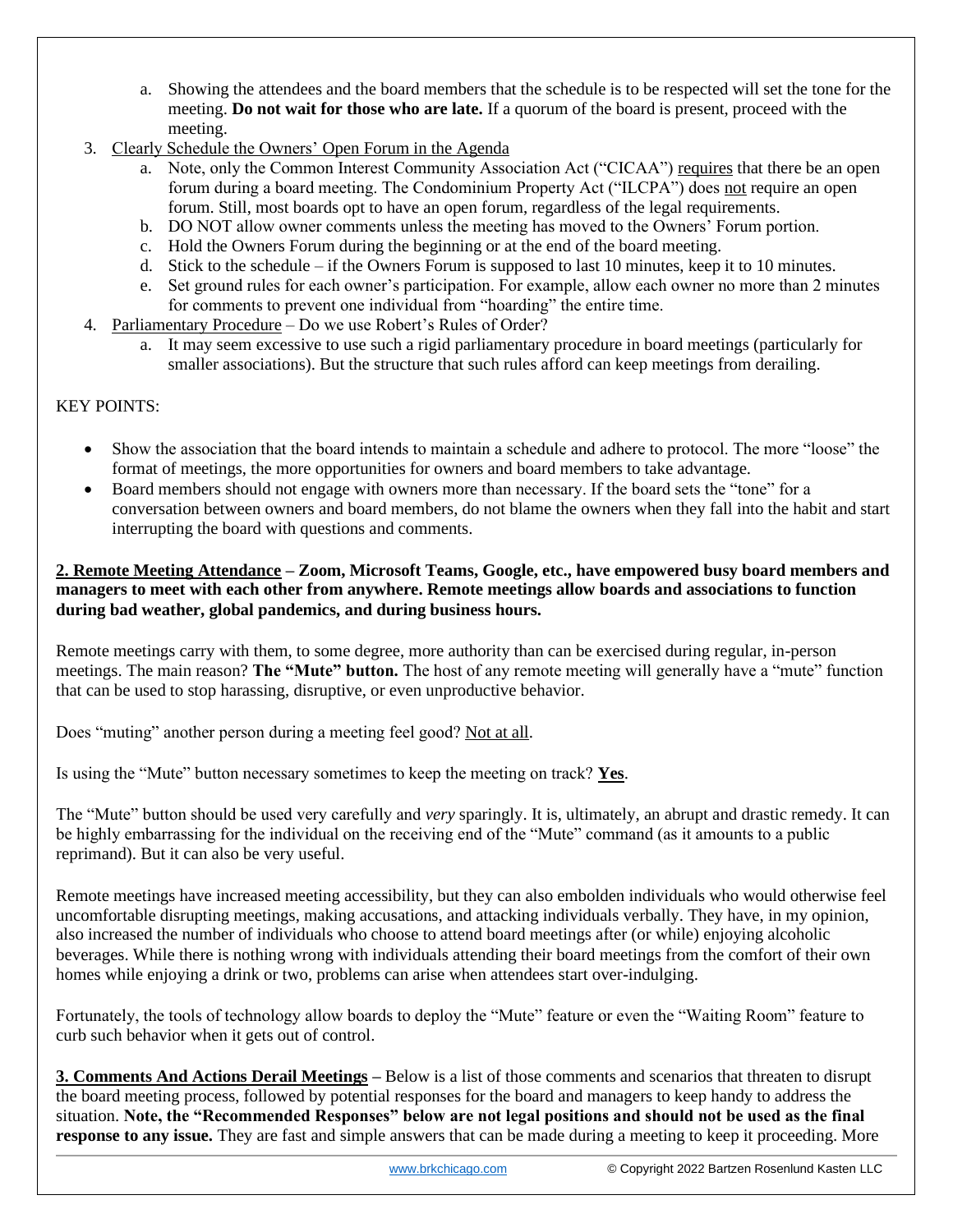formal responses to these situations should come from the board after the meeting, typically after consulting with association legal counsel.

- OWNER COMMENT *"I thought you just asked if there was any 'discussion'? I want to ask the board a question about the motion."*
	- o Using Robert's Rules in meetings means that if a motion is before the board, the board president will ask if there is any "discussion" on that motion. That should not be taken as an invitation for owners to offer comments or ask questions. The "discussion" is limited to board members and management only.
	- o Recommended Response "*The motion is before the board for a vote. The discussion is open to board members only. Please hold your comments until open session. Owners may observe but not participate in board business*."
- BOARD MEMBER ACTION Board member continually interrupts another board member, refuses to drop the subject, or discontinue arguing.
	- o In this scenario, the rest of the board should "step up" and address the issue. The board president is the first line of defense and should call the meeting back to order and ensure that only the person recognized by the meeting chair (board president) is allowed to speak. If the board president refuses to address the issue (or, indeed, is themselves the cause of the disruption), another board member can make a motion. Useful motions to stop incessant argument can be:
		- Motion to End Debate
		- Motion to Table the Matter
	- o Recommended Response "*This discussion is not proving productive, and we must keep to the agenda. Is there a motion to end the debate and call this to a vote? Or a motion to table the matter?"*
- OWNER COMMENT *"I want to know what's being done about [INSERT LEGAL ISSUE, EMPLOYEE DISCIPLINE ISSUE, OR VIOLATION MATTER HERE]."*
	- o To state the obvious, if this comment comes any time other than the Owners' Forum, remind the owner that he/she cannot speak during a board meeting and ignore the issue. If the comment or question comes during Owners' Forum, however, the owner should be reminded that there are certain topics that are not to be discussed in open session.
	- o Recommended Responses:
		- Question about a legal matter -*"The board has been advised by the association's attorney not to discuss pending or potential legal matters in open session to protect the association from liability."*
		- Questions about Employee Issues *"The board does not discuss employee discipline or other employment issues during open session for legal reasons, and to protect the privacy of the individual employee."*
		- Questions about Violation Matters -*"The board does not discuss violation matters during open session for legal reasons, and to protect the privacy of the individual unit owner."*
		- Questions about Collection Issues -*"The board does not discuss collection matters during open session for legal reasons."*
- NON-OWNER COMMENT *"I have a right to be at this meeting even if I'm not an owner. I have lived here as a tenant for ten years!"*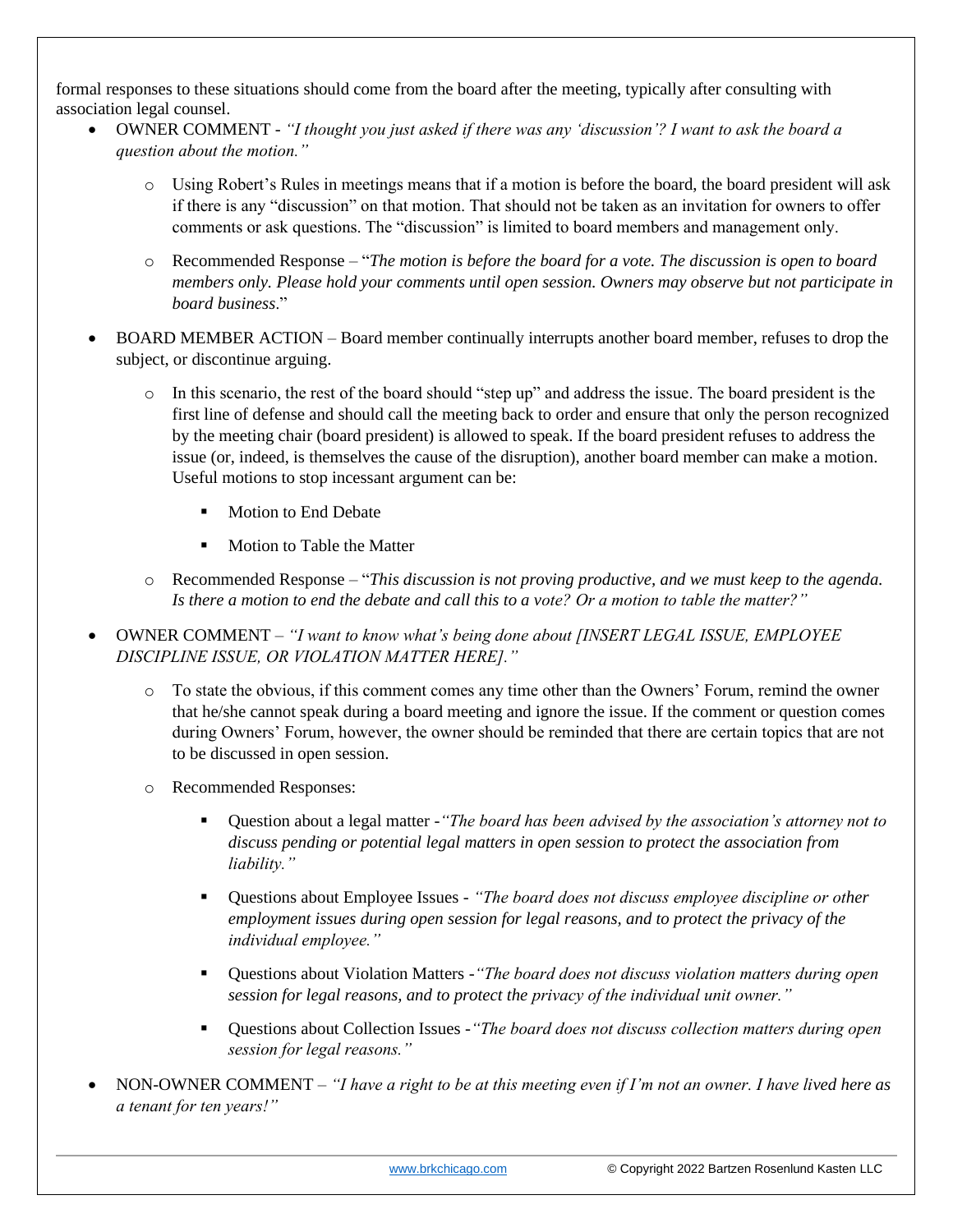- $\circ$  Boards run into this issue frequently. The trick with non-owners attending meetings is that many likely do so besides the individual causing the disruption. For example, a unit may be owned by only one individual in a marriage, with the spouse not having been named on the deed. In such a case, the spouse, despite his/her residency within the unit, is still a "non-owner." Per both CICAA (Section 1-40(b)(5)) and the ILCPA (Section 18(a)(9)(A)), board meetings are open to unit owners only. That means that nonowners technically have no legal right to attend a board meeting.
- o The board must be very careful about banning non-owners from meetings. Treating one non-owner differently from another (i.e., banning one tenant but allowing others to attend meetings) can get the association into a legally sticky situation. Thus, we recommend you consult with the association's attorney before making any formal decisions.
- o Recommended Response "*The board does not recognize non-owners for comments. This is an Owners' Forum, and you are not an owner. You may stay and observe the meeting, but if you interject any further, we will ask you to leave immediately."*
- NON-OWNER COMMENT The Proxy Conundrum *"I have a right to be at this meeting. My mother is an owner, and I am her proxy at this meeting."* 
	- o A "proxy" does not generally mean any non-owner can attend a board of directors meeting and *speak* on behalf of a unit owner. It empowers an individual to vote on the owner's behalf on an issue before the unit ownership.
	- o Note, however, that a person with a valid power of attorney legal form for real property and real estate, on the other hand, has a document that designates the non-owner as a unit owner's attorney-in-fact with regard to real estate matters. A valid power of attorney form should be reviewed by the association's attorney to determine if it is valid.
	- o Recommended Response for "proxy holders" *"The board does not recognize non-owners for comments. This is an Owners' Forum, and you are not an owner. You may stay and observe the meeting, but if you interject any further, we will ask you to leave immediately."*
	- o Recommended Response for a "power of attorney" *"If you have a valid power of attorney form, please send it to the board so we can have the association's legal counsel review and advise."*
- OWNER COMMENT *"The manager/board has to answer my question. I'm an owner; my assessments pay the manager's salary, so he works for me!"*
	- o I am always amused by this particular statement (I often get that same demand as the association attorney). The statement is, however, inappropriate, and the board should not fall victim to this logic. One can just as easily make such a statement to a police officer or the mayor of Chicago ("I pay your salary") and see how far that gets them.
	- o Recommended Response *"The manager works for the association but takes direction from the board, not the individual unit owners. The board discusses board business only during meetings. If you have an issue, please address it to the board in writing."*
- NON-OWNER COMMENT The Attorney Dilemma *"I am an attorney representing [name of unit owner]. I am here representing the unit owner and would like to be heard."*
	- o Now, in general, if a unit owner's attorney is present and asking to be heard by the board, chances are high that there is either a pending or "probable" legal issue (lawsuit) that the association is facing/will face. Some attorneys do not understand that legal issues are not discussed during the open portion of a board meeting.